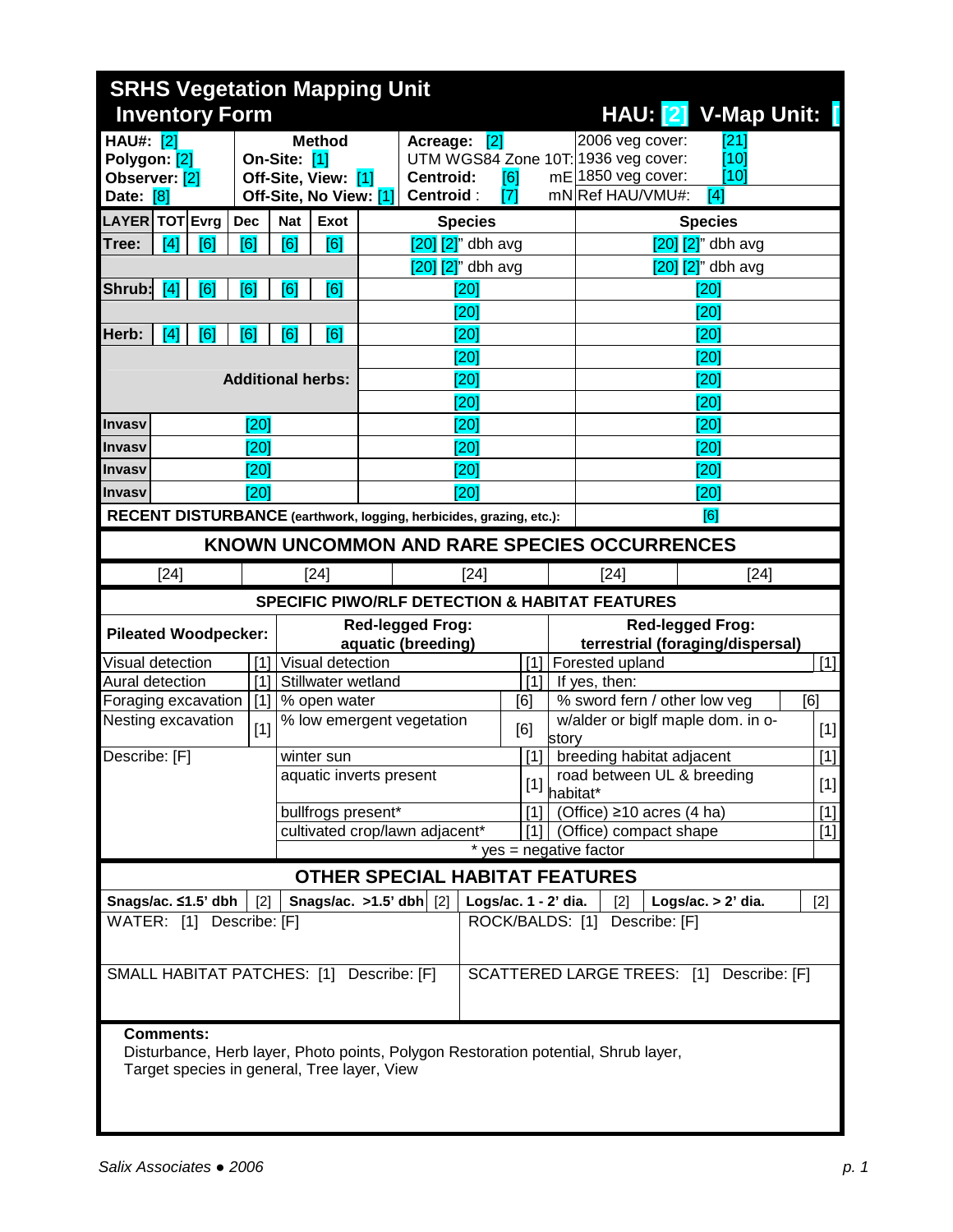|                                                                              |                                                                                                                           | <b>Srhs Vegetation Mapping Unit rating</b><br><b>TABLE</b>                                                                                                                                                                                                | Hau: [2]    |       | V-MAP UNIT: [2]<br>Acreage: [2] Date: [8<br>Ref VMU: [4 |  |
|------------------------------------------------------------------------------|---------------------------------------------------------------------------------------------------------------------------|-----------------------------------------------------------------------------------------------------------------------------------------------------------------------------------------------------------------------------------------------------------|-------------|-------|---------------------------------------------------------|--|
| <b>FEATURE</b>                                                               | <b>SOURCE</b>                                                                                                             | <b>CONSIDERATIONS</b>                                                                                                                                                                                                                                     | Range Value |       | <b>DATA</b>                                             |  |
| <b>Rare Species</b><br><b>Potential</b><br><b>Suitable</b><br><b>Habitat</b> | Species<br>Habitat Matrix,<br><b>Field Data</b><br>Sheet                                                                  | Based on matrix score for each habitat,<br>consisting of sum of each rare species<br>status and potential habitat suitability<br>rating. Value $1 = 150$ ; $2 = 151-200$ ; $3 = 151-200$<br>$201 - 250$ ; $4 = 251 - 300$ ; $5 = 300$ .                   | $1 - 5$     | $[1]$ | $[21] = [3]$                                            |  |
| <b>Habitat</b>                                                               | Oregon<br>Conservation<br>Strategy                                                                                        | Value 10 = Prairie/grasslands, oak<br>savanna & woodland, riparian, wetlands,<br>aquatic                                                                                                                                                                  | 0, 3<br>or  | $[2]$ | $[21]$                                                  |  |
| Rarity                                                                       | <b>Field Data</b><br><b>Sheet</b>                                                                                         | Value $3 =$ Mature/old growth forest (>80<br>y.o. conifer; or mixed or hardwood with<br>large trees)                                                                                                                                                      | 10          |       |                                                         |  |
| <b>Habitat</b><br>Quality                                                    | <b>Field Data</b><br>Sheet (using<br>Ref. VMU if<br>needed)                                                               | Native understory in prairie, savanna,<br>woodland and wetland habitats (Value $5 =$<br>$≥5\%, 0 = <5\%$ ).<br>Exotic understory in other habitats: (Value<br>$5 = 5\%, 3 = 5-30\%, 1 = 31-70\%$ .                                                        | $0-5$       | $[1]$ | $[40]$                                                  |  |
| <b>Special</b><br><b>Habitat</b><br><b>Features</b>                          | <b>Field Data</b><br>Sheet (using<br>Ref. VMU if<br>needed)                                                               | Categories: 1) large snags, 2) large logs,<br>3) small snags AND logs, 4) water feature,<br>5) rocks or balds, 6) small habitat patches,<br>7) scattered large trees. Three or more<br>categories recorded, Value = $3$ , two or<br>more = $2$ , one = 1. | $0 - 3$     | $[1]$ | $[16]$                                                  |  |
| <b>Habitat</b><br><b>Disturbance</b>                                         | Aerial photo                                                                                                              | Adjacent road can affect wildlife use and<br>movement. Value $2 = 5\%$ of VMU<br>boundary borders paved road, $0 = 5\%$ or<br>more of VMU boundary borders paved<br>road.                                                                                 | $2 - 0$     | $[1]$ | $[18]$                                                  |  |
|                                                                              | <b>Field Data</b><br>Sheet, aerial<br>photo (some<br>off-site)                                                            | Amount of polygon recently disturbed.<br>Value 2 = $<20\%$ ; 1 = 20 - 50%; 0 = $>50\%$                                                                                                                                                                    | $2 - 0$     | $[1]$ | $[40]$                                                  |  |
|                                                                              |                                                                                                                           | * Acreage Multiplier: <2 ac = 1.0, 2-4.9 ac = 1.5, 5-9.9 ac = 2.0, 10-25.9 ac = 2.5,<br>26-49.9 ac = 3.0, 50-74.9 ac = 3.5; 75-99.9 ac = 4.0, ≥100 = 4.5                                                                                                  | SUM:        | $[2]$ | <b>x</b> [3] <b>TOTAL:</b> [2]                          |  |
|                                                                              |                                                                                                                           | <b>DOCUMENTED UNCOMMON AND RARE SPECIES</b>                                                                                                                                                                                                               |             |       |                                                         |  |
| Known rare<br>species<br>occurrence                                          | <b>ORNHIC &amp;</b><br>List species:<br><b>Field Data Sheet</b><br>$[25]$<br>$[25]$<br>$[25]$<br>$[25]$<br>$[25]$<br>[25] |                                                                                                                                                                                                                                                           |             |       |                                                         |  |
|                                                                              |                                                                                                                           | Pileated Woodpecker / Red-legged Frog Supplemental Information                                                                                                                                                                                            |             |       |                                                         |  |
|                                                                              |                                                                                                                           | Pileated Woodpecker: breeding/foraging mapped cover type suitability                                                                                                                                                                                      |             |       | $[1]$                                                   |  |
|                                                                              |                                                                                                                           | Pileated Woodpecker: special habitat features (field inventory)                                                                                                                                                                                           |             |       | $[1]$                                                   |  |
|                                                                              |                                                                                                                           | Red-legged Frog: aquatic/breeding mapped cover type suitability                                                                                                                                                                                           |             |       | $[1]$                                                   |  |
|                                                                              |                                                                                                                           | Red-legged Frog: terrestrial/foraging/dispersal mapped habitat suitability<br>Red-legged Frog aquatic/breeding suitability (field inventory)                                                                                                              |             |       | $[1]$<br>$[1]$                                          |  |
|                                                                              |                                                                                                                           | Red-legged Frog terrestrial/foraging/dispersal suitability (field inventory)                                                                                                                                                                              |             |       | $[1]$                                                   |  |
|                                                                              | labeled as such on this Inventory Form.                                                                                   | Note: Reference VMU (RV) is a nearby VMU with similar characteristics. In the VMU rating, data from the<br>RV is used as a substitute for data that was unavailable due to lack of site access permission. All RV data is                                 |             |       |                                                         |  |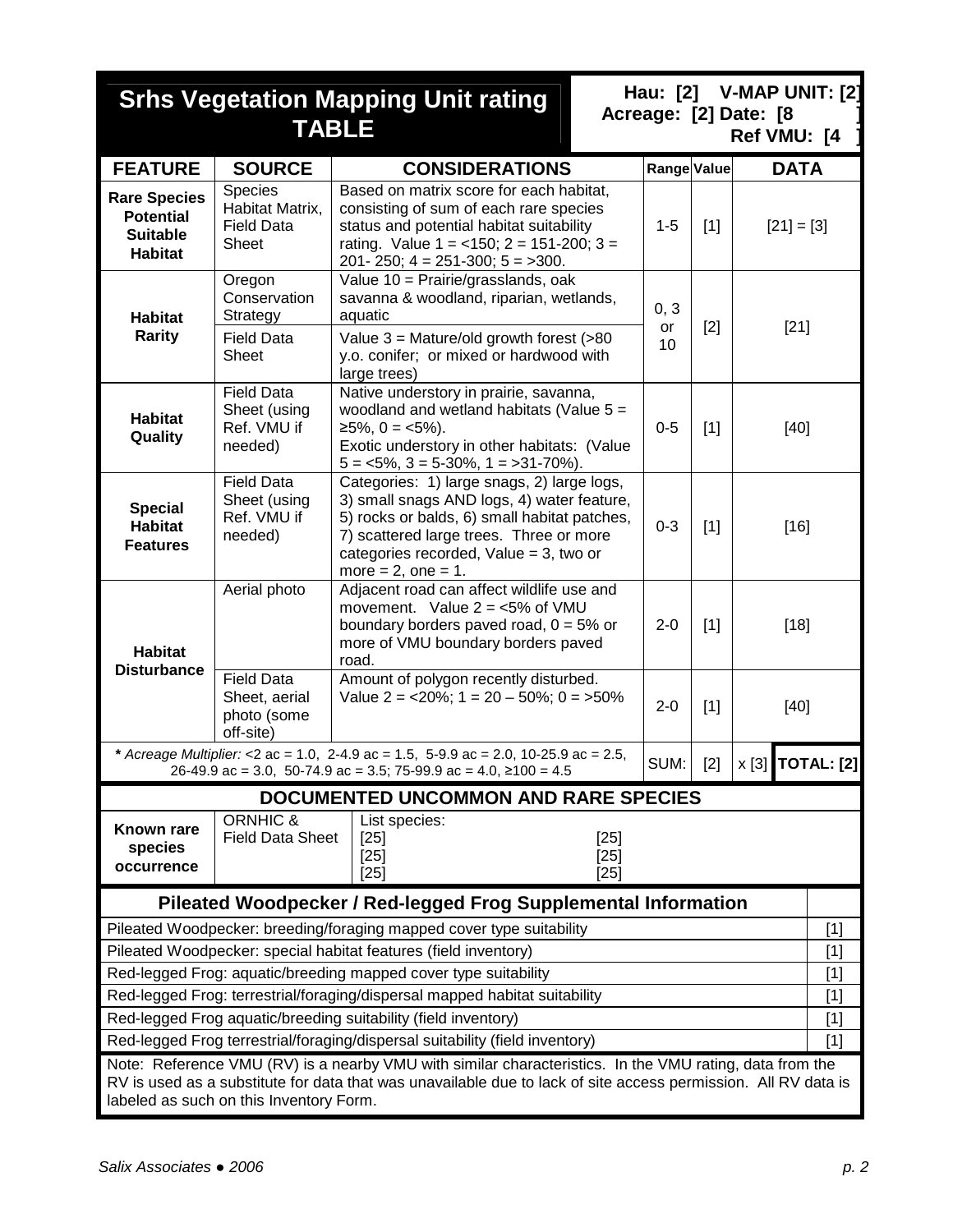|                                             |                                                             | <b>SRHS Habitat Assessment Unit Rating</b><br>table                                                                                                                                                                                                                                                                                                                                                                                                                            |           | <b>HAU:</b> [2]<br><b>HAU name:</b><br>$[25]$<br>Date: [8]<br>Acreage: [3] |                |               |              |  |  |
|---------------------------------------------|-------------------------------------------------------------|--------------------------------------------------------------------------------------------------------------------------------------------------------------------------------------------------------------------------------------------------------------------------------------------------------------------------------------------------------------------------------------------------------------------------------------------------------------------------------|-----------|----------------------------------------------------------------------------|----------------|---------------|--------------|--|--|
| <b>FEATURE SOURCE</b>                       |                                                             | <b>CONSIDERATIONS</b>                                                                                                                                                                                                                                                                                                                                                                                                                                                          | Range     | Value                                                                      | Mult.*         | <b>Data</b>   | <b>Score</b> |  |  |
| <b>Combined</b><br>Polygon<br><b>Scores</b> | <b>VMU Rating</b><br><b>Tables</b>                          | Cumulative addition of all<br>Vegetation Mapping Unit scores in<br>an HAU, multiplied to proportionally<br>decrease scores to fit range on this<br>HAU scoring page.                                                                                                                                                                                                                                                                                                           | (x)       | $[3]$                                                                      | $\cdot$ 1      | $[20]$        | $[2]$        |  |  |
| <b>Habitat</b><br><b>Patch Size</b>         | Aerial photo<br>estimates<br>and GIS                        | Overall connected size of HAU and<br>adjacent undeveloped habitats in a<br>landscape context. Includes<br>adjacent HAUs as well as habitat<br>patches outside the study area.<br>Roads dividing habitat patches are<br>a factor for some wildlife (various<br>terrestrial species), but less so for<br>other species (e.g., songbirds,<br>plants). Value $0.5 = 0 - 50$ ac; 1 =<br>51-100 ac., $1.5 = 101 - 150$ ac.,<br>etc.; $5 = >450$ ac. Deduct for poor<br>connectivity. | $0.5 - 5$ | $[1]$                                                                      | $\overline{2}$ | $[40]$        | $[2]$        |  |  |
| <b>Internal</b>                             | VMU<br>Rating<br>Tables,<br>aerial<br>photos                | Connectivity/clustering of VMUs<br>rated 10 and 3 for Habitat Rarity is<br>valuable for native plants, wildlife<br>and invertebrates. Rated habitat<br>types on a four-step scale: Forest,<br>Woodland, Savanna, Prairie, and<br>assigned value to two of same type<br>or if apart by only one step. Value 3<br>$=$ >5 VMUs rated 10 and/or 3<br>w/borders no > 100' between; $2 = 4$<br>or 5 VMUs as above; $1 = 2$ or 3<br>VMUs as above; $0 =$ none.                        | $0 - 3$   | $[1]$                                                                      | $.5\,$         | $[40]$        | $[1]$        |  |  |
| Connectivity                                | Aerial<br>photo/HAU<br>maps, VMU<br>Rating<br><b>Tables</b> | $[40]$                                                                                                                                                                                                                                                                                                                                                                                                                                                                         | $[1]$     |                                                                            |                |               |              |  |  |
| * Multiplier                                |                                                             |                                                                                                                                                                                                                                                                                                                                                                                                                                                                                |           |                                                                            |                | <b>TOTAL:</b> | $[2]$        |  |  |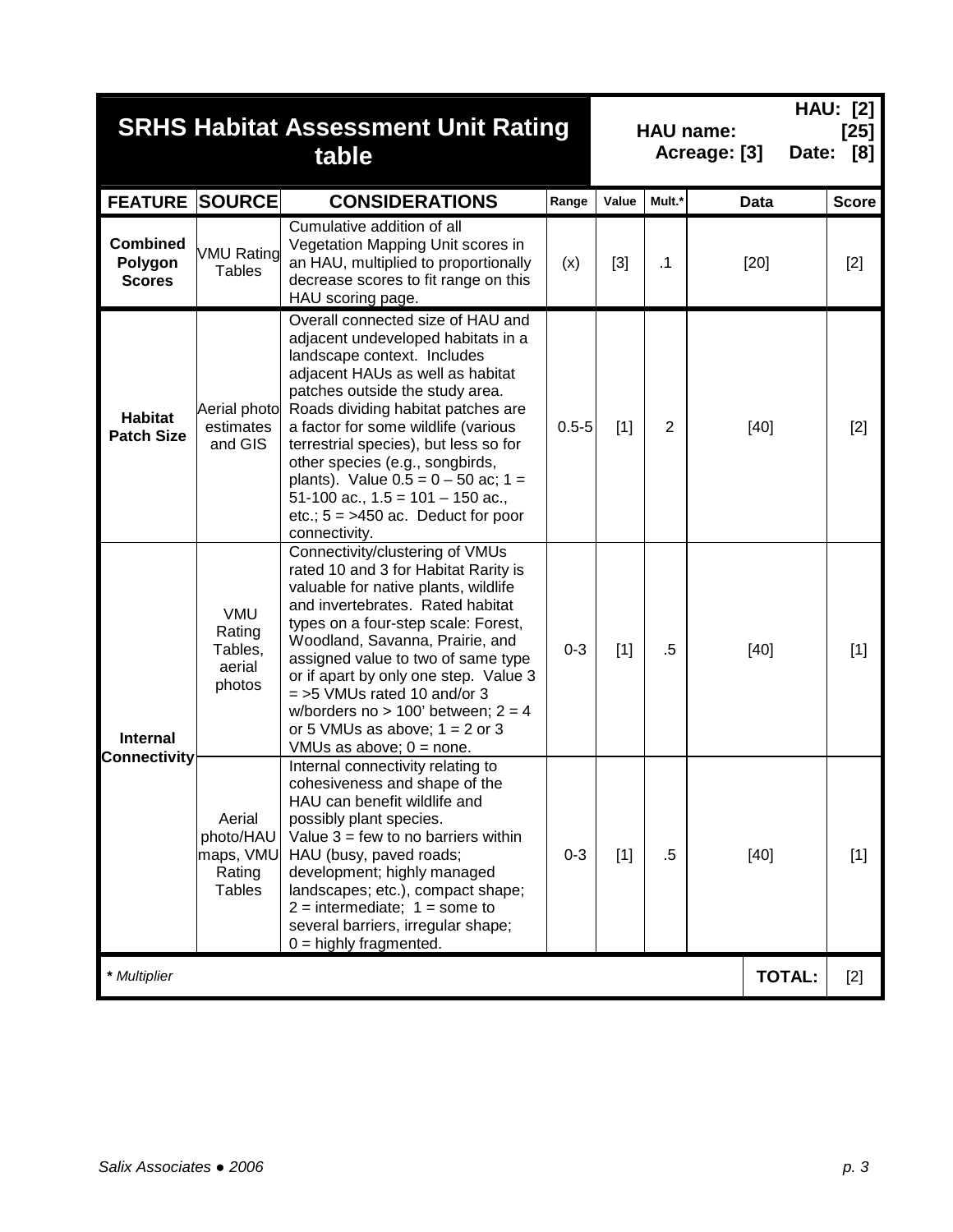| <b>1. SRHS VEGETATION MAPPING UNIT INVENTORY FORM</b> |                         |                                                                                |                                                                    |                                                                                                                                                            |  |  |  |
|-------------------------------------------------------|-------------------------|--------------------------------------------------------------------------------|--------------------------------------------------------------------|------------------------------------------------------------------------------------------------------------------------------------------------------------|--|--|--|
| <b>FIELD</b>                                          | # of<br>Char-<br>acters | <b>Variable definition</b>                                                     | <b>Source</b>                                                      | <b>Comment</b>                                                                                                                                             |  |  |  |
| <b>HAU</b>                                            | $\overline{2}$          | Number from 01 to<br>21                                                        | Form                                                               |                                                                                                                                                            |  |  |  |
| Polygon                                               | $\overline{2}$          | Alpha code from A<br>to AZ                                                     | Form                                                               |                                                                                                                                                            |  |  |  |
| Observer                                              | $\overline{2}$          | 2 letter initials                                                              | $\overline{F}$ orm                                                 |                                                                                                                                                            |  |  |  |
| Date                                                  | 8                       | mm/dd/yy                                                                       | Form                                                               | Use another date format if<br>simpler to program.                                                                                                          |  |  |  |
| On-site                                               | $\mathbf{1}$            | Y or blank                                                                     | Form                                                               | One Y for On-site AND/OR Off-<br>site view AND/OR Off-site no<br>view.                                                                                     |  |  |  |
| Off-site view                                         | 1                       | Y or blank                                                                     | Form                                                               | Same.                                                                                                                                                      |  |  |  |
| Off-site no view                                      | 1                       | Y or blank                                                                     | Form                                                               | Same.                                                                                                                                                      |  |  |  |
| Acreage                                               | $\overline{2}$          | Polygon acreage                                                                | $\overline{GIS}$                                                   |                                                                                                                                                            |  |  |  |
| UTM easting                                           | 7                       | UTM easting                                                                    | $\overline{GIS}$                                                   | Easting of polygon centroid,<br><b>WGS 84</b>                                                                                                              |  |  |  |
| UTM northing                                          | 8                       | UTM northing                                                                   | $\overline{GIS}$                                                   | Northing of polygon centroid,<br><b>WGS 84</b>                                                                                                             |  |  |  |
| 2006 Vegetation Cover                                 | 21                      | Alpha (Translate<br>$ARA \# on form to$<br>text definition)                    | Form $(\#)$ and<br>Habitat<br>matrix<br>spreadsheet<br>(full name) | Not sure of actual number, so<br>using placeholder of 10.                                                                                                  |  |  |  |
| 1936 Vegetation Cover                                 | 10                      | Alpha                                                                          | $1936$ veg<br>cover<br>spreadsheet<br>(or GIS?)                    | Not sure of actual number, so<br>using placeholder of 10.                                                                                                  |  |  |  |
| 1850 Vegetation Cover                                 | 10                      | Alpha                                                                          | GIS?                                                               | Not sure of actual number, so<br>using placeholder of 10.                                                                                                  |  |  |  |
| Ref Poly#                                             | $\overline{4}$          | 01-21 for first 2<br>digits (HAU); - A to<br>AZ for last 2 digits<br>(Polygon) | Office<br>designated.                                              | Most VMUs will not have a<br>RefPoly.                                                                                                                      |  |  |  |
| Total tree cover                                      | 6                       | Number range                                                                   | Form                                                               | 4 range categories (use one<br>only): <5%, 5-30%, 30-70%,<br>$>70\%$                                                                                       |  |  |  |
| Evergreen tree cover                                  | 6                       | Number range                                                                   | Form                                                               | 4 range categories (use one<br>only): <5%, 5-30%, 30-70%,<br>>70%                                                                                          |  |  |  |
| Deciduous tree cover                                  | 6                       | Number range                                                                   | Form                                                               | 4 range categories (use one<br>only): <5%, 5-30%, 30-70%,<br>>70%                                                                                          |  |  |  |
| Native tree cover                                     | 6                       | Number range                                                                   | Form                                                               | 4 range categories (use one<br>only): <5%, 5-30%, 30-70%,<br>>70%                                                                                          |  |  |  |
| Exotic tree cover                                     | 6                       | Number range                                                                   | Form                                                               | 4 range categories (use one<br>only): <5%, 5-30%, 30-70%,<br>>70%                                                                                          |  |  |  |
| Tree species/avg. dbh (up to<br>4)                    | 20/2<br>ea.             | Latin name, up to 20<br>alpha char., dbh to 2<br>numeric char.                 | Form                                                               | List Doms first, then Subdoms if<br>spaces left. Example: D-<br>Quercus garryana 12"dbh D-<br>Quercus kelliggii 10"dbh S-<br>Pinus ponderosa 14"dbh (use X |  |  |  |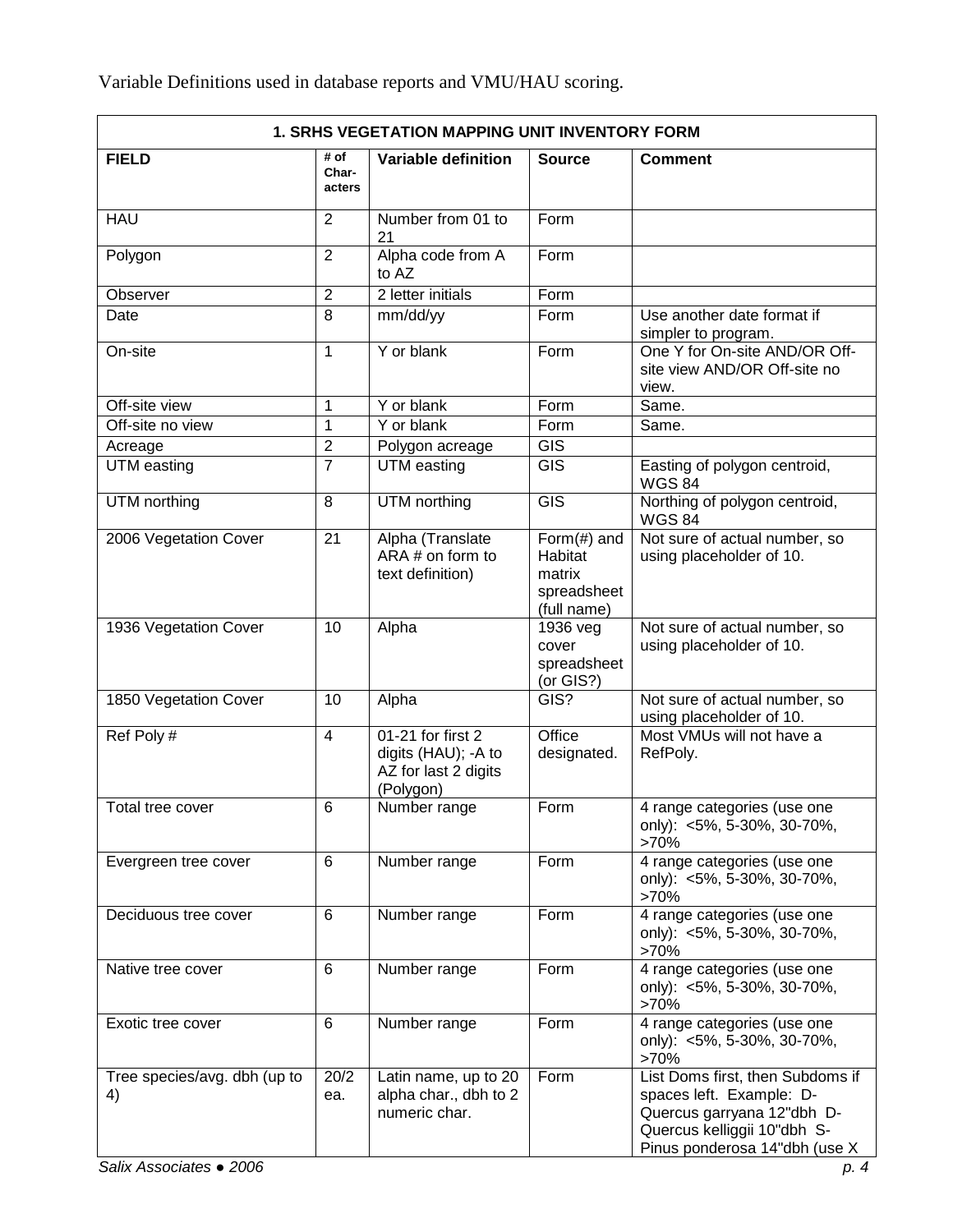|                                            |              |              |                       | or ? for unspecified dbh)                                                                                                                                                    |
|--------------------------------------------|--------------|--------------|-----------------------|------------------------------------------------------------------------------------------------------------------------------------------------------------------------------|
|                                            |              |              |                       |                                                                                                                                                                              |
|                                            |              |              |                       |                                                                                                                                                                              |
|                                            |              |              |                       |                                                                                                                                                                              |
| Total shrub cover                          | 6            | Number range | Form                  | 4 range categories: <5%, 5-<br>30%, 30-70%, >70%                                                                                                                             |
| Evergreen shrub cover                      | 6            | Number range | Form                  | 4 range categories: <5%, 5-<br>30%, 30-70%, >70%                                                                                                                             |
| Deciduous shrub cover                      | 6            | Number range | Form                  | 4 range categories: <5%, 5-<br>30%, 30-70%, >70%                                                                                                                             |
| Native shrub cover                         | 6            | Number range | Form                  | 4 range categories: <5%, 5-<br>30%, 30-70%, >70%                                                                                                                             |
| Exotic shrub cover                         | 6            | Number range | Form                  | 4 range categories: <5%, 5-<br>30%, 30-70%, >70%                                                                                                                             |
| Shrub species (up to 4)                    | 20<br>ea.    | Latin name   | Form                  | List doms first, then subdoms if<br>spaces left.                                                                                                                             |
| Total herb cover                           | 6            | Number range | Form                  | 4 range categories: <5%, 5-<br>30%, 30-70%, >70%                                                                                                                             |
| Evergreen herb cover                       | 6            | Number range | Form                  | 4 range categories: <5%, 5-<br>30%, 30-70%, >70%                                                                                                                             |
| Deciduous herb cover                       | 6            | Number range | Form                  | 4 range categories: <5%, 5-<br>30%, 30-70%, >70%                                                                                                                             |
| Native herb cover                          | 6            | Number range | Form                  | 4 range categories: <5%, 5-<br>30%, 30-70%, >70%                                                                                                                             |
| Exotic herb cover                          | 6            | Number range | Form                  | 4 range categories: <5%, 5-<br>30%, 30-70%, >70%                                                                                                                             |
| Herb species (up to 8)                     | 20<br>ea.    | Latin name   | Form                  | List doms first, then subdoms if<br>spaces left.                                                                                                                             |
| Invasive species (up to 12)                | 20<br>ea.    | Latin name   | Form                  | List with prefix designating Tree,<br>Shrub, Herb. Example: T-<br>Prunus avium S-Rubus<br>armeniacus S-llex aquifolium H-<br>Geranium lucidum H-<br>Brachypodium sylvaticum. |
| Recent disturbance                         | 6            | Number range | Form                  | 3 range categories: < 20%, 20-<br>50%, >50%                                                                                                                                  |
| Known rare species<br>occurrence (up to 5) | 20<br>ea.    | Alpha        | Form; rare<br>species | Multiple species possible. Use<br>common names for animals,                                                                                                                  |
| PIWO visual                                | $\mathbf{1}$ | Y or N       | table<br>Form         | Latin for plants.<br>Pileated Woodpecker seen. If Y,                                                                                                                         |
|                                            |              |              |                       | then list under Known rare<br>species occurrence.                                                                                                                            |
| PIWO aural                                 | 1            | $Y$ or $N$   | Form                  | Pileated Woodpecker heard. If<br>Y, then list under Known rare<br>species occurrence.                                                                                        |
| PIWO foraging excavation                   | 1            | Y or N       | Form                  | Pileated Woodpecker foraging<br>excavation seen. If Y, then list<br>under Known rare species<br>occurrence.                                                                  |
| PIWO nesting excavation                    | 1            | $Y$ or $N$   | Form                  | Pileated Woodpecker nesting<br>excavation seen. If Y, then list<br>under Known rare species<br>occurrence.                                                                   |
| PIWO comments                              | $\star$      | Alpha        | Form                  | Use # of characters from form.                                                                                                                                               |
| <b>RLF</b> visual                          | $\mathbf{1}$ | $Y$ or $N$   | Form                  | Red-legged frog seen. If Y,<br>then list under Known rare<br>species occurrence.                                                                                             |
| Stillwater wetland                         | $\mathbf{1}$ | Y or N       | Form                  |                                                                                                                                                                              |
|                                            |              |              |                       |                                                                                                                                                                              |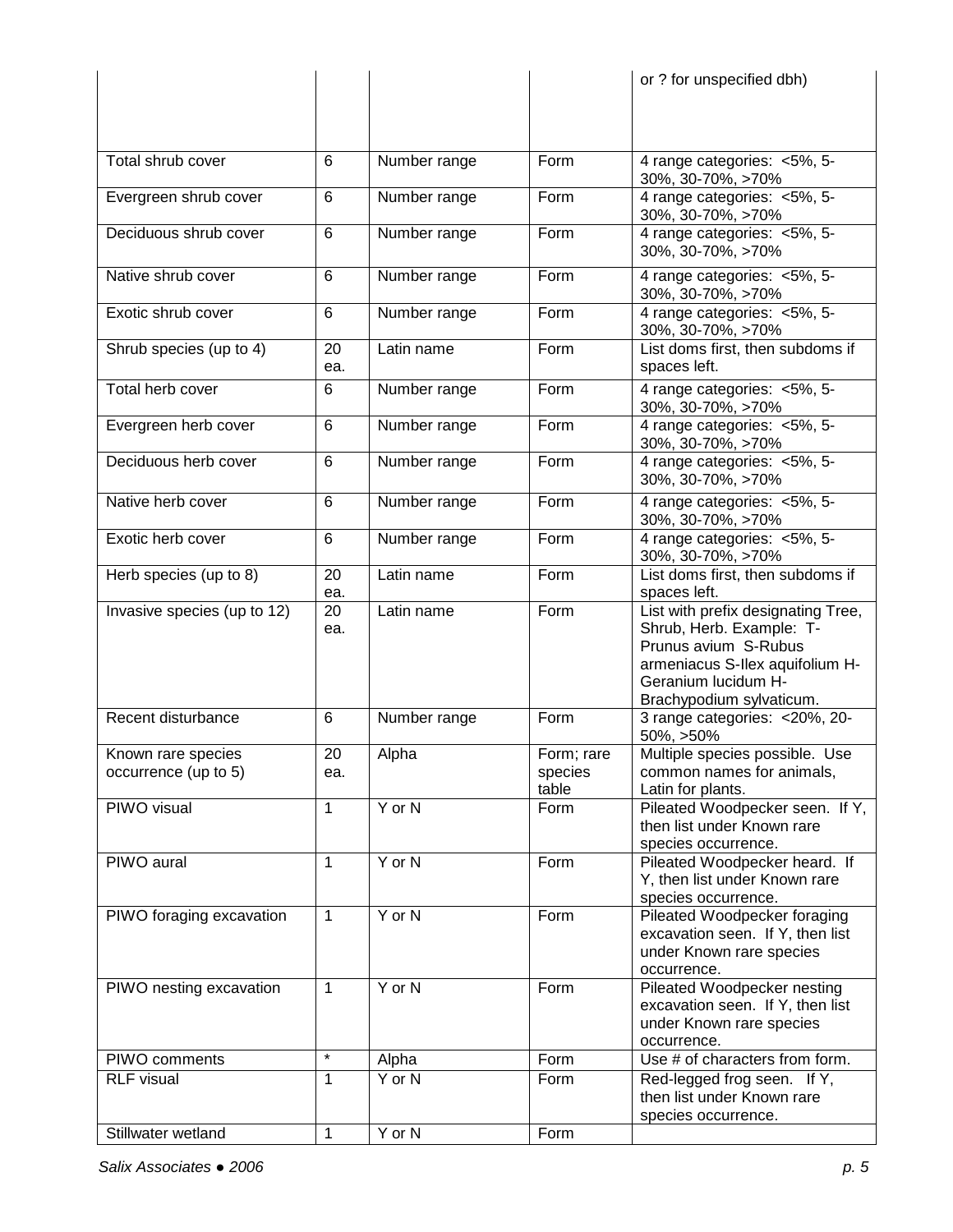| % open water                              | 6              | Number range               | Form                  | 3 range categories: < 25%, 25-<br>50%, >50% |  |  |  |  |
|-------------------------------------------|----------------|----------------------------|-----------------------|---------------------------------------------|--|--|--|--|
| % low emergent                            | 6              | Number range               | Form                  | 3 range categories: < 25%, 25-<br>50%, >50% |  |  |  |  |
| Winter sun                                | 1              | Y or N                     | Form                  |                                             |  |  |  |  |
| <b>Aquatic inverts</b>                    | $\mathbf 1$    | $Y$ or $N$                 | Form                  | Aquatic inverts present                     |  |  |  |  |
| <b>Bullfrogs</b>                          | 1              | $Y$ or $N$                 | Form                  | <b>Bullfrogs present</b>                    |  |  |  |  |
| Cultivated crop/lawn                      | $\mathbf{1}$   | Y or N                     | Form                  |                                             |  |  |  |  |
| adjacent                                  |                |                            |                       |                                             |  |  |  |  |
| Forested upland                           | $\mathbf 1$    | Y or N                     | Form                  |                                             |  |  |  |  |
| % POLMUN/low veg cover                    | 6              | Number range               | Form                  | 3 range categories: <1/3, 1/3-<br>2/3, >2/3 |  |  |  |  |
| Dense understory                          | $\mathbf{1}$   | $Y$ or $N$                 | Form                  |                                             |  |  |  |  |
| w/alder or biglf maple dom.<br>in o-story | $\mathbf{1}$   | Y or N                     | Form                  |                                             |  |  |  |  |
| Wetland adjacent                          | $\mathbf 1$    | $Y$ or $N$                 | Form                  |                                             |  |  |  |  |
| Road between upland and                   | $\mathbf{1}$   | $Y$ or $N$                 | Form                  |                                             |  |  |  |  |
| wetland                                   |                |                            |                       |                                             |  |  |  |  |
| $\geq 10$ acres                           | $\mathbf{1}$   | $Y$ or $N$                 | Form (office          |                                             |  |  |  |  |
|                                           |                |                            | assigned)             |                                             |  |  |  |  |
| Compact shape                             | $\mathbf{1}$   | Y or N                     | Form (office          |                                             |  |  |  |  |
|                                           |                |                            | assigned)             |                                             |  |  |  |  |
| Snags/ac $\leq$ 1.5 ft dbh                | $\overline{2}$ | Number range               | Form                  | 3 range categories: $0, <5, \ge 5$          |  |  |  |  |
| Snags/ac $> 1.5$ ft dbh                   | $\overline{2}$ | Number range               | Form                  | 3 range categories: $0, <5, \ge 5$          |  |  |  |  |
| Logs/ac 1-2 ft dia                        | $\overline{2}$ | Number range               | Form                  | 3 range categories: $0, <5, \ge 5$          |  |  |  |  |
| Logs/ac >2 ft dia                         | $\overline{2}$ | Number range               | Form                  | 3 range categories: $0, <5, \ge 5$          |  |  |  |  |
| Water                                     | $\mathbf{1}$   | $Y$ or $N$                 | Form                  |                                             |  |  |  |  |
| Water description                         | $\star$        | Alpha                      | Form                  | Use # of characters from form.              |  |  |  |  |
| Rock/balds                                | $\mathbf{1}$   | $Y$ or $N$                 | Form                  |                                             |  |  |  |  |
| Rock/balds description                    | $\star$        | Alpha                      | Form                  | Use # of characters from form.              |  |  |  |  |
| Small habitat patches                     | 1              | Y or N                     | Form                  |                                             |  |  |  |  |
| Small habitat patches<br>description      | $\star$        | Alpha                      | Form                  | Use # of characters from form.              |  |  |  |  |
| Scattered large trees                     | 1              | Y or N                     | Form                  |                                             |  |  |  |  |
| Photo points                              | $\star$        | Alpha                      | Form                  | Use # of characters from form.              |  |  |  |  |
| Comments                                  | $\star$        | Alpha                      | Form                  | Use # of characters from form.              |  |  |  |  |
|                                           |                |                            |                       |                                             |  |  |  |  |
| 2. VEGETATION MAPPING UNIT RATING TABLE   |                |                            |                       |                                             |  |  |  |  |
| <b>HAU</b>                                | $\overline{2}$ | Number from 01 to<br>21    | Form                  |                                             |  |  |  |  |
| Polygon                                   | $\overline{2}$ | Alpha code from A<br>to AZ | Form                  |                                             |  |  |  |  |
| Acreage                                   | $\overline{2}$ | Polygon acreage            | $\overline{GIS}$      | Same as Inventory Form.                     |  |  |  |  |
| Date                                      | 8              | mm/dd/yy                   | Form                  | Same comment as Inventory<br>Form.          |  |  |  |  |
| Ref. Poly                                 | $\overline{2}$ | $Y$ or $N$                 | $Y$ (yes) if<br>used. |                                             |  |  |  |  |
| Ref Poly#                                 | $\overline{4}$ | 01-21 for first 2          | Repeat from           |                                             |  |  |  |  |

digits; -A to AZ for last 2 digits

Inventory Form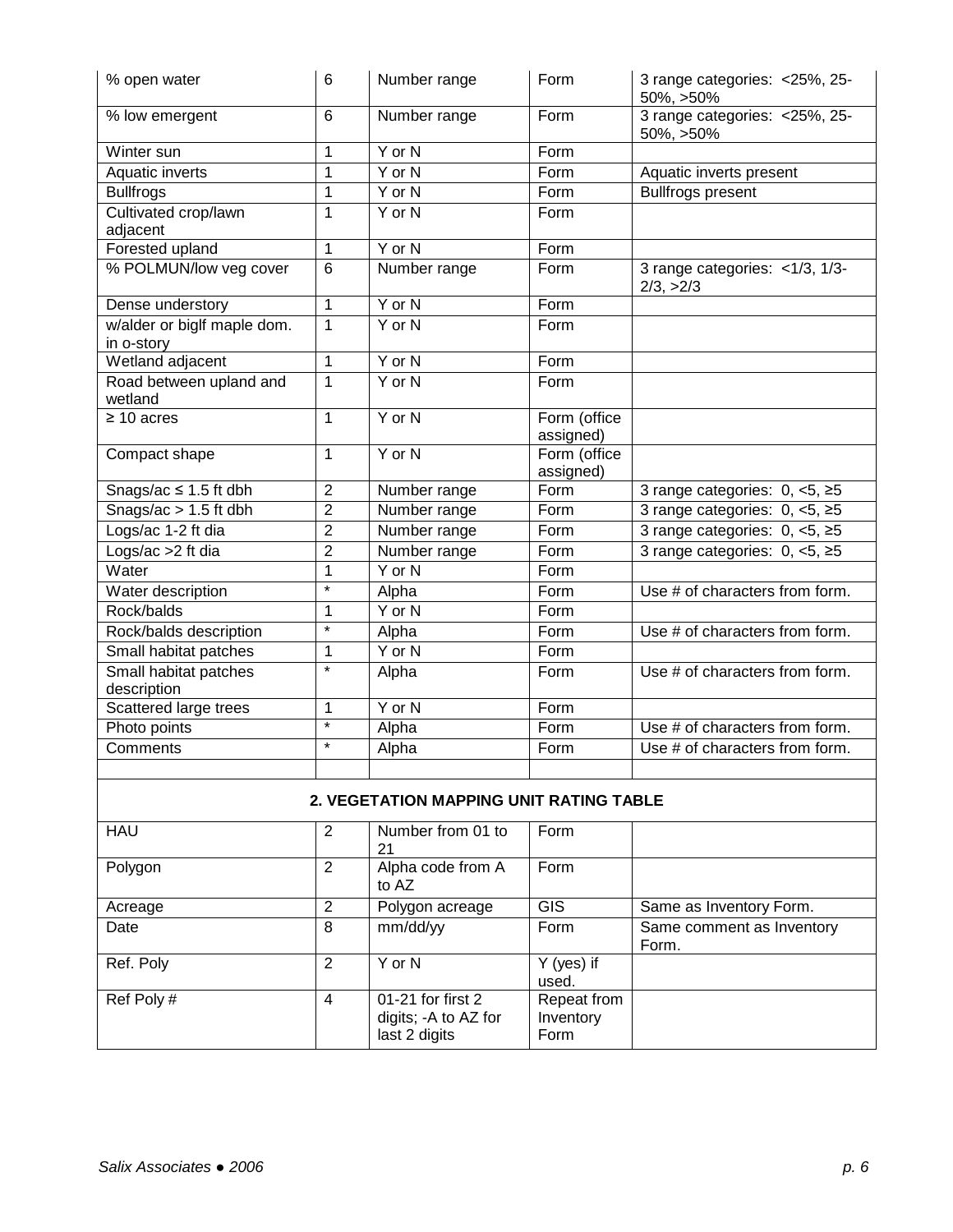| Rare species potential<br>suitable habitat: VALUE | 1            | $0 - 5$                                | Calculated<br>from rare<br>species<br>suitability<br>index, see<br>DATA row<br>below for<br>source (3)<br>digit<br>number),<br>calculation<br>in next<br>column. | RSS value $1 = 1-65$ ; $2 = 66-105$ ;<br>$3 = 106-150$ ; $4 = 151-199$ ; $5 =$<br>>199.                                                                                                                                                                                                                                                                                                                                                      |
|---------------------------------------------------|--------------|----------------------------------------|------------------------------------------------------------------------------------------------------------------------------------------------------------------|----------------------------------------------------------------------------------------------------------------------------------------------------------------------------------------------------------------------------------------------------------------------------------------------------------------------------------------------------------------------------------------------------------------------------------------------|
| Rare species potential<br>suitable habitat: DATA  | 21/<br>3     | 1-21 alpha<br>characters, 3<br>numeric | Rare<br><b>Species</b><br>Suitability-<br>habitat<br>matrix.                                                                                                     | Show Cover Type (full name)<br>and RSS number from RSS<br>table.                                                                                                                                                                                                                                                                                                                                                                             |
| Habitat rarity: VALUE                             | 2            | 0 or 3 or 10                           | Inventory<br>Form cover<br>type $#$ ,<br>translated in<br>next<br>column.                                                                                        | Cover types: 10, 11, 13, 15, 21,<br>24, 26, 27 AND any # with R<br>suffix AND 12 if QUEGAR listed<br>as a dom or subdom $= 10$ ; Cover<br>types $5 & 6 = 3$ , and cover types<br>7 & 8 IF one dom conifer $\geq$ 24"<br>dbh OR dom QUEGAR or<br>$QUEKEL \ge 14"$ dbh = 3; all other<br>cover types $= 0$ .                                                                                                                                   |
| Habitat rarity: DATA                              | 21           | Alpha                                  | Inventory<br>Form cover<br>type $#$                                                                                                                              | Show Cover Type (full name).                                                                                                                                                                                                                                                                                                                                                                                                                 |
| Habitat quality: VALUE                            | $\mathbf{1}$ | 0 or 1 or 3 or 5                       | Invnetory<br>Form:<br>native herb<br>layer cover                                                                                                                 | Native understory in prairie,<br>savanna, woodland and wetland<br>habitats $(25\% = 5, \langle 5\% = 0).$<br>Exotic understory in other<br>habitats: $(<5\% = 5, 5-30\% = 3,$<br>$31-70\% = 1, >70\% = 0$ .                                                                                                                                                                                                                                  |
| Habitat quality: DATA                             | 0            | Alpha                                  | N/A                                                                                                                                                              | Blank.                                                                                                                                                                                                                                                                                                                                                                                                                                       |
| Special habitat features:<br><b>VALUE</b>         | 1            | $0 - 3$                                | Form                                                                                                                                                             | Seven categories on form (Y or<br>$N$ : 1) large snags ( $>2$ ' dbh); 2)<br>large $logs$ ( $>1.5$ 'dia.); 3) small<br>snags AND logs (combined from<br>2 categories on form to 1 here<br>for rating); 4) water feature; 5)<br>rocks or balds; 6) small habitat<br>patches; and 7) scattered large<br>trees. Value = $3$ if three or more<br>categories present value = $2$ if<br>two present, value $= 1$ if one<br>present, and =0 if none. |
| Special habitat features:<br><b>DATA</b>          | 16           | $1 - 7$                                | Form                                                                                                                                                             | Enter numbers 1 - 7 in any<br>combination, with comma and<br>space between, following<br>category 1-7 listing in VALUE<br>above.                                                                                                                                                                                                                                                                                                             |
| Habitat disturbance, aerial<br>photo: VALUE       | $\mathbf{1}$ | $0 - 2$                                | Office<br>assigned,<br>aerial photo<br>interp.                                                                                                                   | Adjacent road can affect wildlife<br>use and movement. $2 = 5\%$ of<br>VMU boundary borders paved<br>road. $0 = 5%$ or more of VMU<br>boundary borders paved road.                                                                                                                                                                                                                                                                           |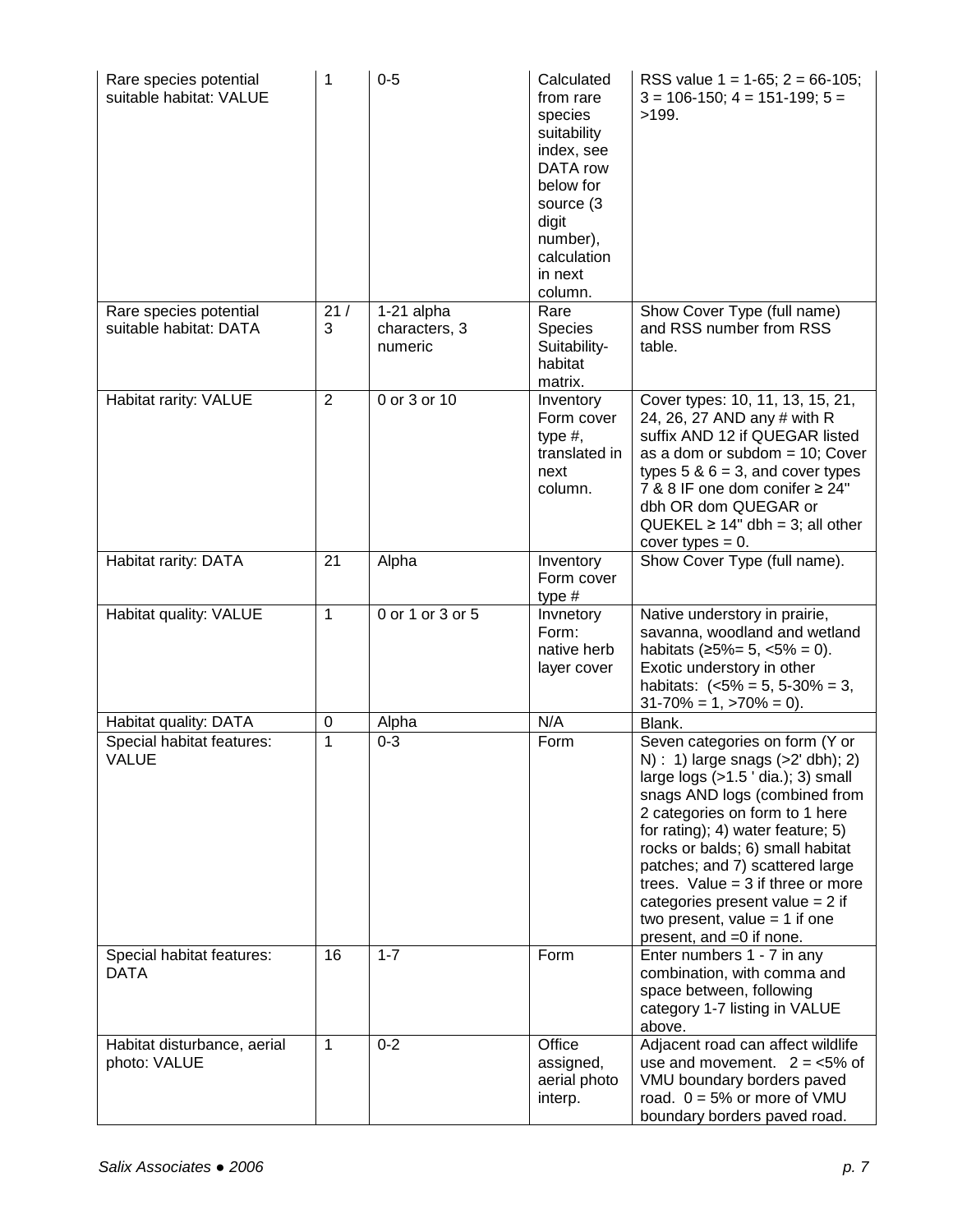| Habitat disturbance, aerial<br>photo: DATA                                       | 18             | Alpha                                     | Office<br>assigned,<br>aerial photo<br>interp.      | Two options, depending on<br>score in last variable. If it = 2,<br>say "Adjacent road boundary<br>$<5\%$ ." If it = 0, say "Adjacent<br>road boundary 5% or greater."                                                                                                                                                                                                                                                                                                             |
|----------------------------------------------------------------------------------|----------------|-------------------------------------------|-----------------------------------------------------|-----------------------------------------------------------------------------------------------------------------------------------------------------------------------------------------------------------------------------------------------------------------------------------------------------------------------------------------------------------------------------------------------------------------------------------------------------------------------------------|
| Habitat disturbance, Field<br>Data Sheet, etc.: VALUE                            | 1              | $0 - 2$                                   | Form                                                | Amount of polygon recently<br>disturbed $2 = 20\%$ ; 1 = 20 -<br>$50\%$ ; 0 = >50%;                                                                                                                                                                                                                                                                                                                                                                                               |
| Habitat disturbance, Field<br>Data Sheet, etc.: DATA                             | 40             | Alpha                                     | Office<br>assigned,<br>data sheet<br>comments       | Explain, if present                                                                                                                                                                                                                                                                                                                                                                                                                                                               |
| Sum                                                                              | $\overline{2}$ | Numeric                                   | Sum of cells<br>above                               |                                                                                                                                                                                                                                                                                                                                                                                                                                                                                   |
| Acreage multiplier                                                               | 3              | 1.0, 1.5, 2.0, 2.5,<br>3.0, 3.5, 4.0, 4.5 | GIS acres,<br>transposed<br>in column to<br>right   | $<$ 2 ac = 1.0, 2-4.9 ac = 1.5, 5-9.9<br>$ac = 2.0$ , 10-25.9 $ac = 2.5$ , 26-49.9<br>$ac = 3.0$ , 50-74.9 $ac = 3.5$ ; 75-99.9<br>$ac = 4.0, \ge 100 = 4.5$                                                                                                                                                                                                                                                                                                                      |
| <b>TOTAL</b>                                                                     | $\overline{2}$ | Numeric                                   | Product of<br><b>SUM x</b><br>Acreage<br>Multiplier |                                                                                                                                                                                                                                                                                                                                                                                                                                                                                   |
| Known uncommon and rare<br>species occurrence                                    | 20<br>ea.      | Alpha                                     | Field or<br>Office<br>Assigned                      | Possible to list up to six species,<br>with -H, -M or -L status from<br><b>Target Uncommon and Rare</b><br>Species list.                                                                                                                                                                                                                                                                                                                                                          |
| Pileated Woodpecker:<br>breeding/foraging mapped<br>cover type suitability       | 1              | H. M, L or 0                              | Habitat<br>matrix                                   | Pull H-M-L or 0 from Habitat<br>matrix for PIWO for this Cover<br>type                                                                                                                                                                                                                                                                                                                                                                                                            |
| Pileated Woodpecker:<br>special habitat features (field<br>inventory)            | H              | $H, M, L$ or 0                            | Form                                                | Inventoried features used in the<br>ranking: 1. Large logs (<5 OR<br>$\geq$ 5 per acre) 2. Large snags (<5<br>OR $\geq$ 5 per acre) 3. Any dom or<br>subdom tree species > 20" dbh<br>4. Scattered large trees present<br>5. Small logs (<5 OR ≥5) and<br>small snags ( $<$ 5 OR $\ge$ 5)<br>$H = Any 3 of the first 4 features$<br>(1+2+3 OR 1+2+4 OR 1+3+4<br>OR $2+3+4$ ; M = Any 2 of the<br>first 3 features (1+2 OR 1+3 OR<br>$2+3$ ; L = Any 1 of any of the 5<br>features |
| Red-legged Frog:<br>aquatic/breeding mapped<br>cover type suitability            | 1              | H. M, L or 0                              | Habitat<br>matrix                                   | Pull H-M-L or 0 from Habitat<br>matrix for RLF B (breeding) for<br>this Cover type                                                                                                                                                                                                                                                                                                                                                                                                |
| Red-legged Frog:<br>terrestrial/foraging/dispersal<br>mapped habitat suitability | 1              | H. M,L or 0                               | Habitat<br>matrix                                   | Pull H-M-L or 0 from Habitat<br>matrix for RLF F (foraging) for<br>this Cover type                                                                                                                                                                                                                                                                                                                                                                                                |
| Red-legged Frog<br>aquatic/breeding suitability<br>(field inventory)             | 1              | $H. M.L$ or 0                             | Form,<br>calculated<br>in next<br>column            | If Stillwater wetland present: %<br>open water $<25 = 1$ , 25-50 = 2,<br>$>50 = 1$ ; % low emergent <25 =<br>1, $25-50 = 2$ , $>50 = 1$ ; winter sun<br>$Y=1$ , N = 0; aquatic inverts Y =<br>1, $N = 0$ ; bullfrogs $Y=0$ , $N=1$ ;<br>crop/lawn adj $Y = 0$ , $N = 1$ ; Total<br>possible points = 8; $1-2 = L$ , 3-4<br>$= M, 5-8 = H.$                                                                                                                                        |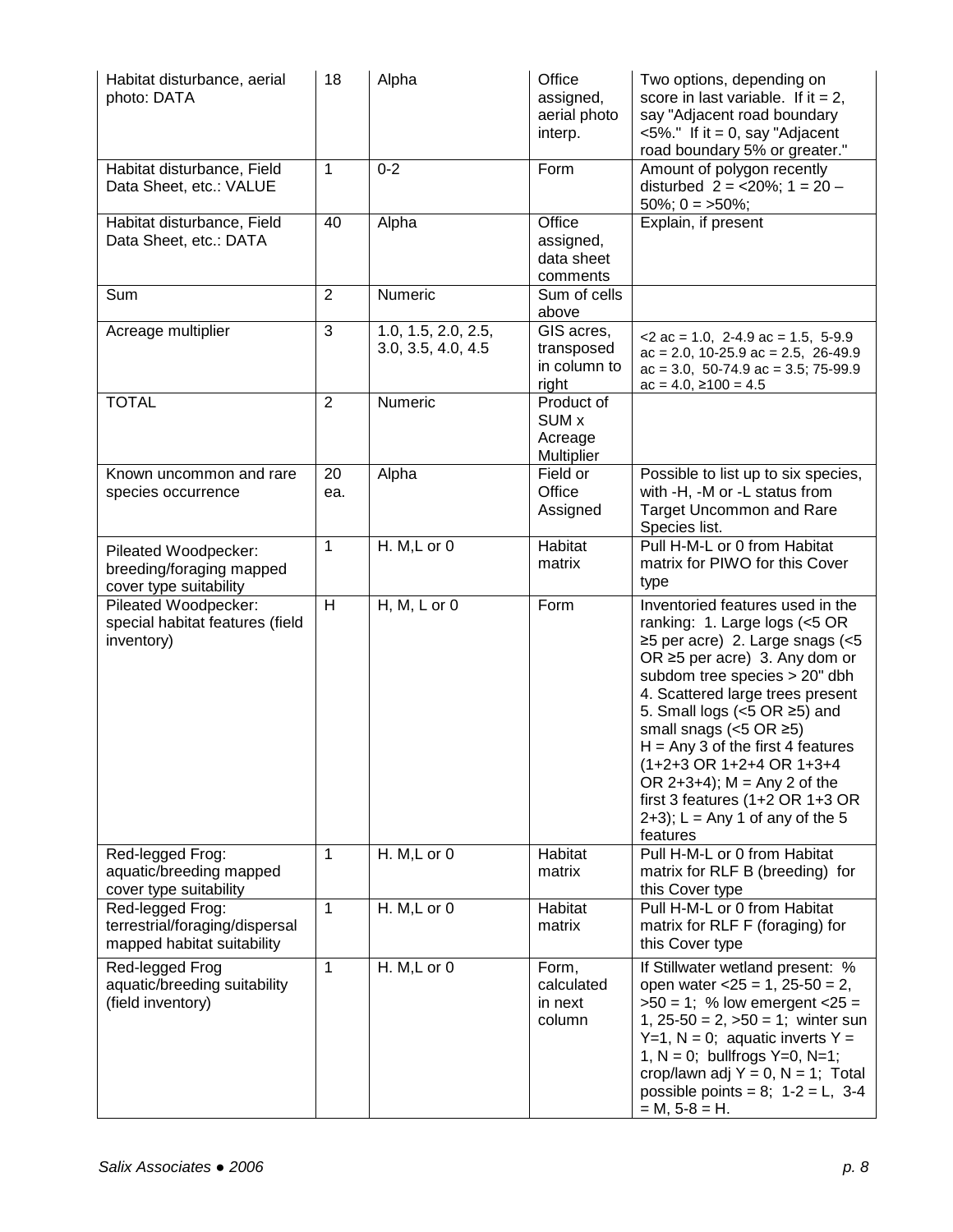| Red-legged Frog<br>terrestrial/foraging/dispersal<br>suitability (field inventory) | 1               | H. M, L or 0                                     | Form,<br>calculated<br>in next<br>column | If upland forested habitat<br>present: POLMUN < $1/3 = 1$ , $1/3$<br>$-2/3 = 2$ , $>2/3 = 3$ ; dense<br>understory Y=1, N=0; Alder,<br>maple, ash, cottonwood<br>overstory Y=1, N=0; wetland<br>adjacent Y=1, N=0; Road<br>between upland and wetland<br>Y=0, N=1; $>10$ acres Y=1, N=0;<br>compact shape Y=1, N=0; Total<br>possible points = $9$ ; 1 - 3 points =<br>L, $4 - 6$ points = M, $7 - 9$ points =<br>н |
|------------------------------------------------------------------------------------|-----------------|--------------------------------------------------|------------------------------------------|---------------------------------------------------------------------------------------------------------------------------------------------------------------------------------------------------------------------------------------------------------------------------------------------------------------------------------------------------------------------------------------------------------------------|
|                                                                                    |                 | <b>SRHS HAU Report Fields and Variables</b>      |                                          | NOTE: The first row in the<br>ratings section is programmed<br>from the VMU Rating Tables, the<br>but remainder of the values will<br>be manually determined and<br>written in a spreadsheet by DB<br>and BN for each of the 21 HAUs.                                                                                                                                                                               |
|                                                                                    | # of            | <b>SRHS Habitat Assessment Unit Rating Table</b> |                                          |                                                                                                                                                                                                                                                                                                                                                                                                                     |
| <b>FIELD</b>                                                                       | Char-<br>acters | Variable definition                              | <b>Source</b>                            | <b>Comment</b>                                                                                                                                                                                                                                                                                                                                                                                                      |
| <b>HAU</b>                                                                         | $\overline{2}$  | Number from 01 to<br>21                          | Form                                     |                                                                                                                                                                                                                                                                                                                                                                                                                     |
| HAU name                                                                           | 25              | Alpha                                            | List                                     | Example: HAU 1 - Pitchford<br>Road                                                                                                                                                                                                                                                                                                                                                                                  |
| Acreage                                                                            | $\overline{2}$  | Polygon acreages<br>summed for HAU               | $\overline{GIS}$                         | Sum total of all polygons/VMUs                                                                                                                                                                                                                                                                                                                                                                                      |
| Date                                                                               | 8               | mm/dd/yy                                         | Form                                     |                                                                                                                                                                                                                                                                                                                                                                                                                     |
| Combined Polygon Scores,<br><b>VALUE</b>                                           | 3               | Numeric                                          | Polygon<br>reports                       | Sum of "TOTAL" from all<br>polygons in each HAU.                                                                                                                                                                                                                                                                                                                                                                    |
| Combined Polygon Scores,<br><b>DATA</b>                                            | 20              | Alpha                                            | Polygon<br>assessment<br>tables          | List number of rated polygons in<br>HAU (Example for HAU 1: 3<br>rated polygons. (Using "rated"<br>means we are excluding<br>uninventoried/unassessed DEV<br>developed polygons.)                                                                                                                                                                                                                                   |
| Combined Polygon Scores,<br><b>SCORE</b>                                           | $\overline{2}$  | Numeric                                          | Value X<br>multiplier                    | N/A                                                                                                                                                                                                                                                                                                                                                                                                                 |
| Habitat Patch Size, aerial<br>photo, VALUE                                         | $\mathbf{1}$    | Number range                                     | Assigned                                 | Value $0.5 = 0 - 50$ ac; $1 = 51$ -<br>100 ac., $1.5 = 101 - 150$ ac.,<br>etc.; $5 = >450$ ac. Deduct for<br>poor connectivity.                                                                                                                                                                                                                                                                                     |
| Habitat Patch Size, aerial<br>photo, DATA                                          | 40              | Alpha                                            | Assigned                                 |                                                                                                                                                                                                                                                                                                                                                                                                                     |
| Habitat Patch Size, aerial<br>photo, SCORE                                         | $\overline{c}$  | Numeric                                          | Value X<br>multiplier                    | N/A                                                                                                                                                                                                                                                                                                                                                                                                                 |
| Internal Connectivity,<br>Polygon Assessment Table,<br><b>VALUE</b>                | $\mathbf{1}$    | Numeric                                          | Assigned                                 | Value $3 = 5$ VMUs rated 10<br>and/or 3 w/borders no > 100'<br>between; $2 = 4$ or 5 VMUs as<br>above; $1 = 2$ or $3$ VMUs as<br>above; $0 = none$ .                                                                                                                                                                                                                                                                |
| Internal Connectivity,<br>Polygon Assessment Table,<br><b>DATA</b>                 | 40              | Alpha                                            | Assigned                                 |                                                                                                                                                                                                                                                                                                                                                                                                                     |
| Internal Connectivity,<br>Polygon Assessment Table,<br><b>SCORE</b>                | $\mathbf{1}$    | Numeric                                          | Value X<br>multiplier                    |                                                                                                                                                                                                                                                                                                                                                                                                                     |